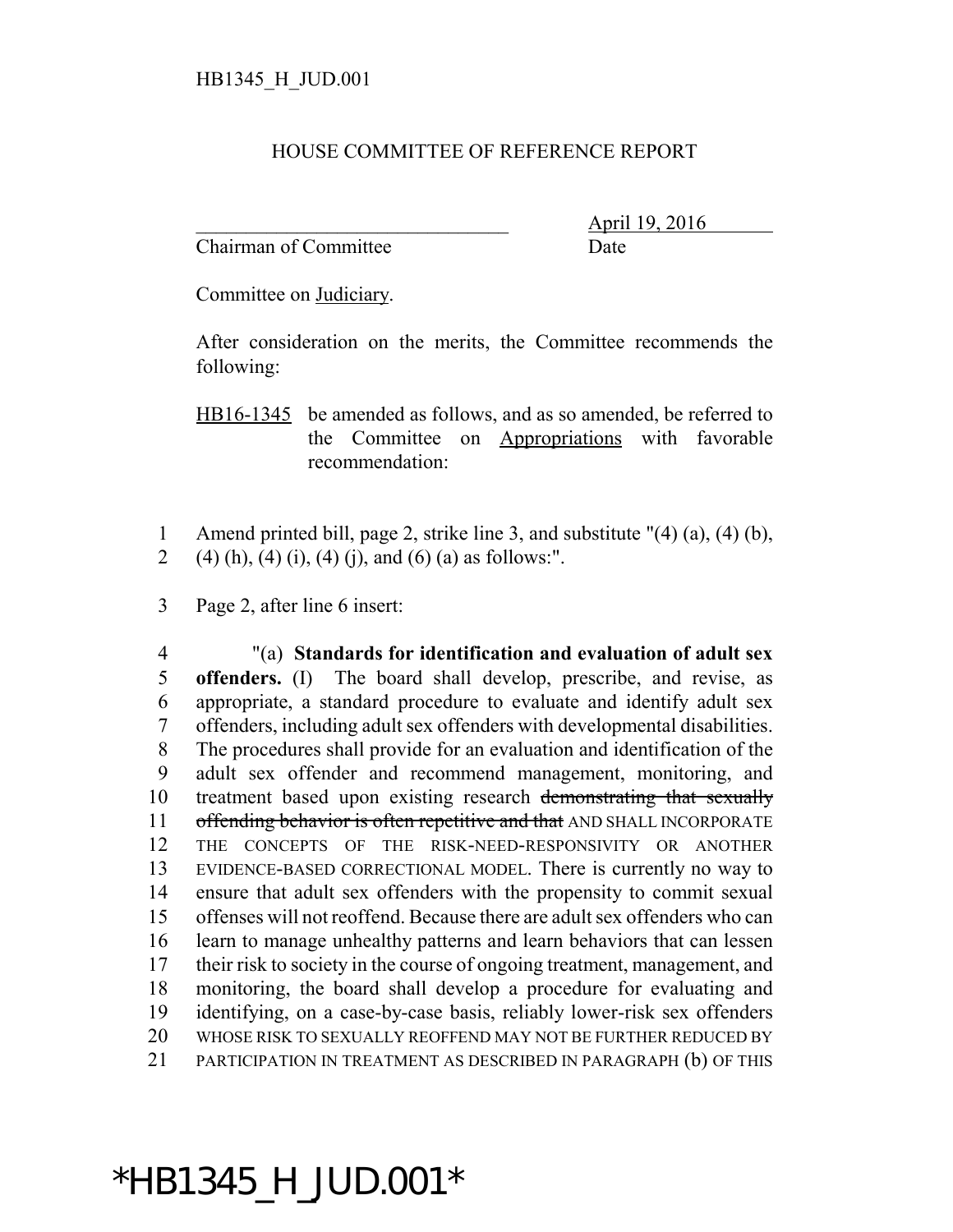SUBSECTION (4). The board shall develop and implement methods of intervention for adult sex offenders, which methods have as a priority the physical and psychological safety of victims and potential victims and which are appropriate to the assessed needs of the particular offender, so long as there is no reduction in the safety of victims and potential victims. (II) (A) ONCE THE BOARD HAS APPROVED REVISED PORTIONS OF THE STANDARDS, THE BOARD SHALL MAKE EVERY EFFORT TO PUBLISH THE APPROVED PORTIONS. THE BOARD SHALL COMPLETE A REVISION OF THE STANDARDS TO IDENTIFY AND EVALUATE ADULT SEX OFFENDERS BY JULY 1, 2017. IF THE BOARD DETERMINES THAT IT WILL BE UNABLE TO COMPLETE THE REVISION OF THE STANDARDS BY JULY 1,2017, THE BOARD SHALL REPORT TO THE JUDICIARY COMMITTEES OF THE GENERAL ASSEMBLY, OR ANY SUCCESSOR COMMITTEES, A PROJECTED COMPLETION DATE AS PART OF ITS ANNUAL REPORT PRESENTED PURSUANT TO SECTION 16-11.7-109 (2) IN JANUARY 2017.THE REVISED STANDARDS MUST BE CONSISTENT WITH THE RECOMMENDATIONS PROVIDED TO THE BOARD IN THE 2014 INDEPENDENT EVALUATION OF THE BOARD'S STANDARDS AND GUIDELINES FUNDED BY THE GENERAL ASSEMBLY IN 2013; EXCEPT THAT, IF THE STANDARDS ARE NOT CONSISTENT WITH THE 2014 INDEPENDENT EVALUATION, IN ITS ANNUAL REPORT TO THE JUDICIARY COMMITTEES OF THE GENERAL ASSEMBLY, OR ANY SUCCESSOR COMMITTEES, PURSUANT TO 22 SECTION 16-11.7-109 (2), THE BOARD SHALL DESCRIBE ANY INCONSISTENCIES AND EXPLAIN THE EVIDENCE-BASED REASONS FOR THE INCONSISTENCIES.

 (B) THIS SUBPARAGRAPH (II) IS REPEALED, EFFECTIVE JULY 1, 2018.

 (b) **Guidelines and standards for treatment of adult offenders.** (I) The board shall develop, implement, and revise, as appropriate, guidelines and standards to treat adult sex offenders, including adult sex offenders with developmental disabilities, INCORPORATING IN THE GUIDELINES AND STANDARDS THE CONCEPTS OF THE RISK-NEED-RESPONSIVITY OR ANOTHER EVIDENCE-BASED CORRECTIONAL MODEL, which guidelines and standards can be used in the treatment of offenders who are placed on probation, incarcerated with the department of corrections, placed on parole, or placed in community corrections. Programs implemented pursuant to the guidelines and standards developed pursuant to this paragraph (b) shall be as flexible as possible so that the programs may be accessed by each adult sex offender to prevent the offender from harming victims and potential victims. Programs shall include a continuing monitoring process and a continuum

### $*$ HB1345\_H\_JUD.001 $*$ <sub>-2-</sub>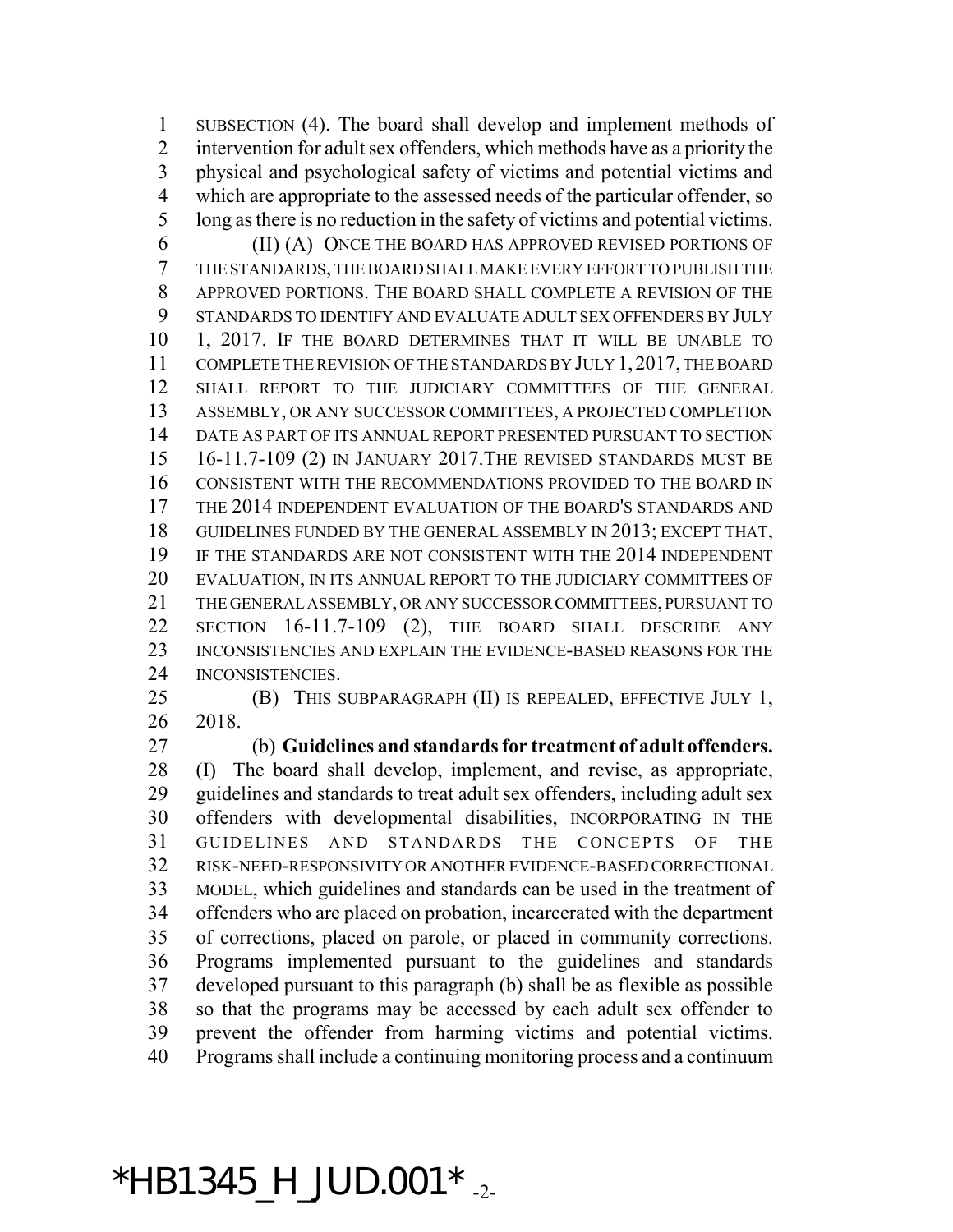of treatment options available to an adult sex offender as he or she proceeds through the criminal justice system. Treatment options shall be determined by a current risk assessment and evaluation and may include, but need not be limited to, group counseling, individual counseling, family counseling, outpatient treatment, inpatient treatment, shared living arrangements, or treatment in a therapeutic community. Programs implemented pursuant to the guidelines and standards developed pursuant to this paragraph (b) shall, to the extent possible, be accessible to all adult sex offenders in the criminal justice system, including those offenders with mental illness and co-occurring disorders. The procedures for evaluation, identification, treatment, and monitoring developed pursuant to this subsection (4) shall be implemented only to the extent that moneys are available in the sex offender surcharge fund created in section 18-21-103 (3), C.R.S.

 (II) (A) ONCE THE BOARD HAS APPROVED REVISED PORTIONS OF THE STANDARDS, THE BOARD SHALL MAKE EVERY EFFORT TO PUBLISH THE APPROVED PORTIONS. THE BOARD SHALL COMPLETE A REVISION OF THE GUIDELINES AND STANDARDS TO TREAT ADULT SEX OFFENDERS BY JULY 1, 2017. IF THE BOARD DETERMINES THAT IT WILL BE UNABLE TO 20 COMPLETE THE REVISION OF THE STANDARDS BY JULY 1, 2017, THE BOARD SHALL REPORT TO THE JUDICIARY COMMITTEES OF THE GENERAL ASSEMBLY, OR ANY SUCCESSOR COMMITTEES, A PROJECTED COMPLETION DATE AS PART OF ITS ANNUAL REPORT PRESENTED PURSUANT TO SECTION 16-11.7-109 (2) IN JANUARY 2017. THE REVISED GUIDELINES AND STANDARDS MUST BE CONSISTENT WITH THE RECOMMENDATIONS PROVIDED TO THE BOARD IN THE 2014 INDEPENDENT EVALUATION OF THE BOARD'S STANDARDS AND GUIDELINES FUNDED BY THE GENERAL ASSEMBLY IN 2013; EXCEPT THAT, IF THE STANDARDS ARE NOT CONSISTENT WITH THE 2014 INDEPENDENT EVALUATION, IN ITS ANNUAL REPORT TO THE GENERAL ASSEMBLY PURSUANT TO SECTION 16-11.7-109 (2), THE BOARD SHALL DESCRIBE ANY INCONSISTENCIES AND EXPLAIN THE EVIDENCE-BASED REASONS FOR THE INCONSISTENCIES.

 (B) THIS SUBPARAGRAPH (II) IS REPEALED, EFFECTIVE JULY 1, 2018.".

Page 2, strike lines 7 through 19 and substitute:

 "(h) **Data collection from treatment providers.** (I) If the department of public safety acquires sufficient funding, the board may request that individuals or entities providing sex-offender-specific

### $*$ HB1345\_H\_JUD.001 $*$ <sub>-3-</sub>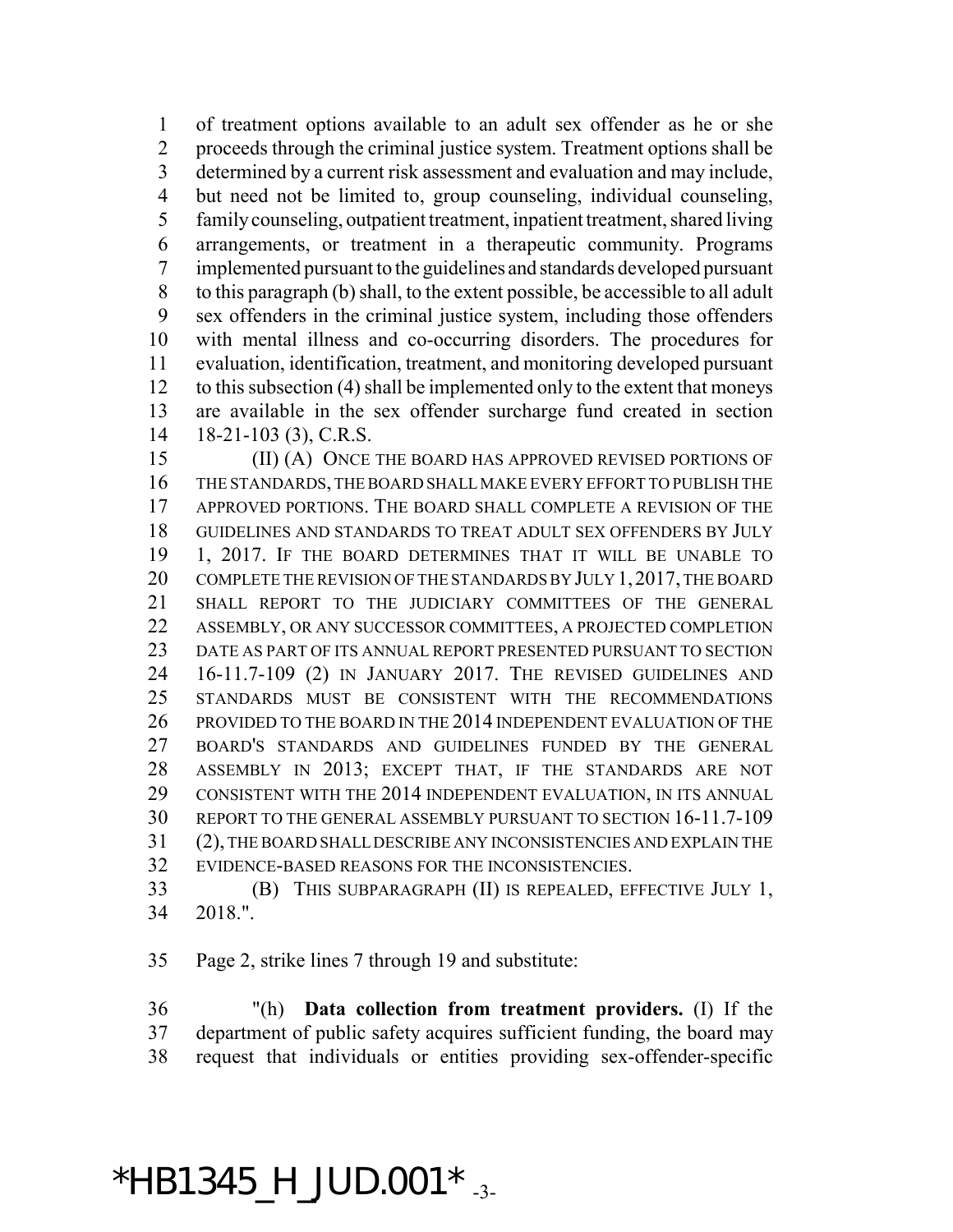evaluation, treatment, or polygraph services that conform with standards developed by the board pursuant to paragraph (b) of this subsection (4) submit to the board data and information as determined by the board at the time that funding becomes available. This data and information may be used by the board to evaluate the effectiveness of the guidelines and standards developed pursuant to this article; to evaluate the effectiveness of individuals or entities providing sex-offender-specific evaluation, treatment, or polygraph services; or for any other purposes consistent with the provisions of this article.

 (II) THE BOARD SHALL DEVELOP A DATA COLLECTION PLAN, INCLUDING ASSOCIATED COSTS, IN CONSULTATION WITH THE RESEARCH AND EVALUATION PROFESSIONALS ON THE BOARD AND WITHIN THE DEPARTMENT OF PUBLIC SAFETY.THE BOARD SHALL REPORT ON THE DATA COLLECTION PLAN TO THE JUDICIARY COMMITTEES OF THE GENERAL ASSEMBLY, OR ANY SUCCESSOR COMMITTEES, AS PART OF ITS ANNUAL REPORT PRESENTED PURSUANT TO SECTION 16-11.7-109 (2) IN JANUARY 2017. BY JULY 1, 2017, THE BOARD SHALL REVISE THE GUIDELINES AND STANDARDS FOR APPROVED PROVIDERS DEVELOPED PURSUANT TO PARAGRAPHS (b) AND (j) OF THIS SUBSECTION (4) TO REQUIRE EVALUATORS, TREATMENT PROVIDERS, AND POLYGRAPH EXAMINERS TO 21 COLLECT DATA PURSUANT TO THE DATA COLLECTION PLAN. IF THE BOARD 22 DETERMINES THAT IT WILL BE UNABLE TO COMPLETE THE REVISION OF THE GUIDELINES AND STANDARDS BY JULY 1, 2017, THE BOARD SHALL REPORT TO THE JUDICIARY COMMITTEES OF THE GENERAL ASSEMBLY, OR ANY SUCCESSOR COMMITTEES, A PROJECTED COMPLETION DATE AS PART OF ITS ANNUAL REPORT PRESENTED PURSUANT TO SECTION 16-11.7-109 (2) IN JANUARY 2017.

 (i) **Standards for identification and evaluation of juvenile offenders.** The board shall develop, prescribe, and revise, as appropriate, a standard procedure to evaluate and identify juveniles who have committed sexual offenses, including juveniles with developmental disabilities. The procedure shall provide for an evaluation and identification of the juvenile offender and recommend behavior management, monitoring, treatment, and compliance AND SHALL INCORPORATE THE CONCEPTS OF THE RISK-NEED-RESPONSIVITY OR ANOTHER EVIDENCE-BASED CORRECTIONAL MODEL based upon the knowledge that all unlawful sexual behavior poses a risk to the community and that certain juveniles may have the capacity to change their behavior with appropriate intervention and treatment. The board shall develop and implement methods of intervention for juveniles who

#### $*$ HB1345\_H\_JUD.001 $*$ <sub>-4-</sub>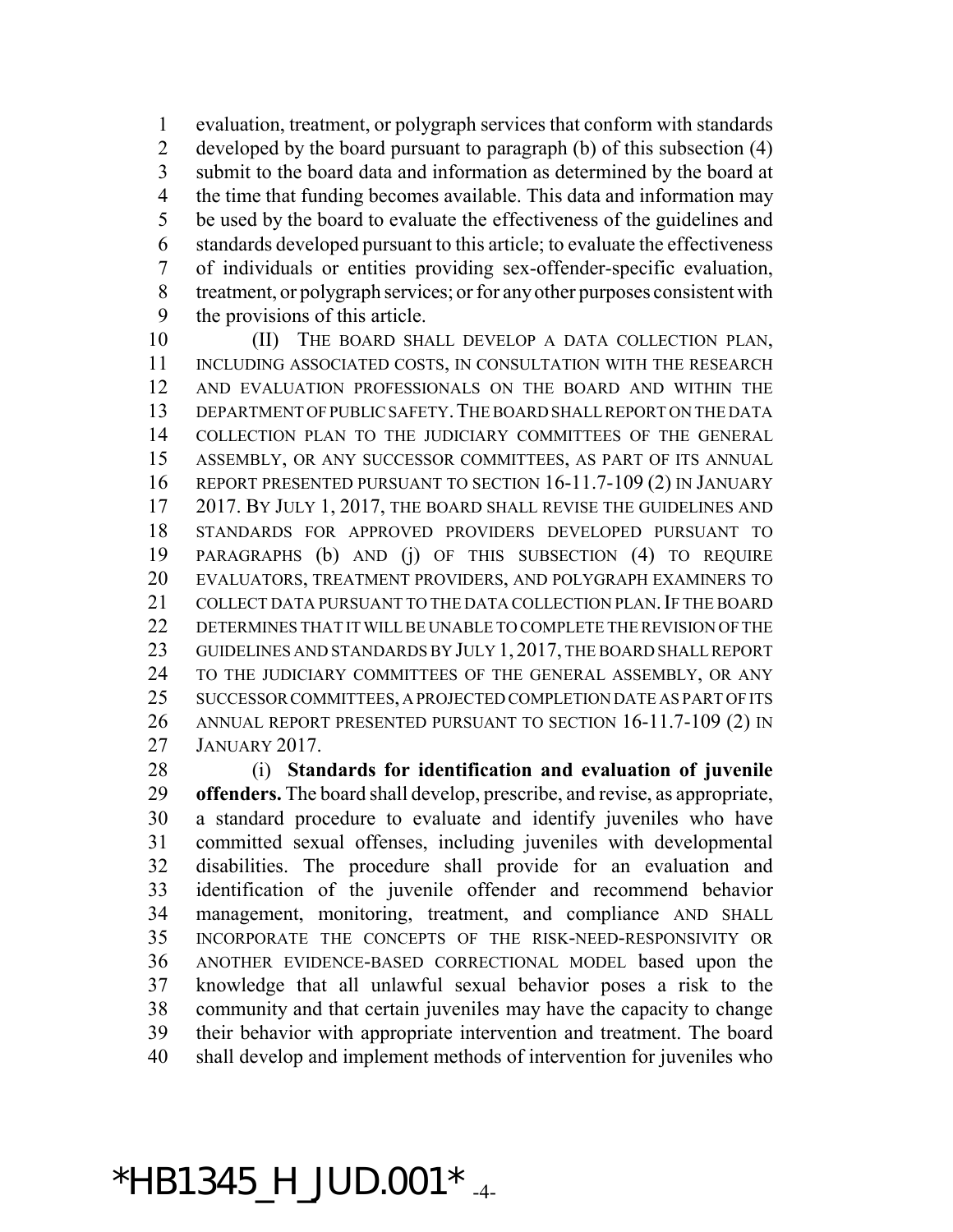have committed sexual offenses, which methods have as a priority the physical and psychological safety of victims and potential victims and that are appropriate to the needs of the particular juvenile offender, so long as there is no reduction in the safety of victims and potential victims.

 (j) **Guidelines and standards for treatment of juvenile offenders.** The board shall develop, implement, and revise, as appropriate, guidelines and standards to treat juveniles who have committed sexual offenses, including juveniles with developmental disabilities, INCORPORATING IN THE GUIDELINES AND STANDARDS THE CONCEPTS OF THE RISK-NEED-RESPONSIVITY OR ANOTHER EVIDENCE-BASED CORRECTIONAL MODEL, which guidelines and standards may be used for juvenile offenders who are placed on probation, committed to the department of human services, placed on parole, or placed in out-of-home placement. Programs implemented pursuant to the guidelines and standards developed pursuant to this paragraph (j) shall be as flexible as possible so that the programs may be accessed by each juvenile offender to prevent him or her from harming victims and potential victims. Programs shall provide a continuing monitoring process and a continuum of treatment options available to a juvenile offender as he or she proceeds through the juvenile justice system. Treatment options may include, but need not be limited to, group counseling, individual counseling, family counseling, outpatient treatment, inpatient treatment, shared living arrangements, and treatment in a therapeutic community. Programs implemented pursuant to the guidelines and standards developed pursuant to this paragraph (j) shall be, to the extent possible, accessible to all juveniles who have committed sexual offenses and who are in the juvenile justice system, including juveniles with mental illness or co-occurring disorders.".

Page 3, line 2, strike "2021." and substitute "2019.".

Page 3, after line 2 insert:

"**SECTION 2.** In Colorado Revised Statutes, **amend** 16-11.7-105

as follows:

 **16-11.7-105. Sentencing of sex offenders - treatment based upon evaluation and identification required.** (1) Each adult sex offender and juvenile who has committed a sexual offense sentenced by the court for an offense committed on or after January 1, 1994, shall be required, as a part of any sentence to probation, commitment to the

### $*$ HB1345\_H\_JUD.001 $*$  -5-